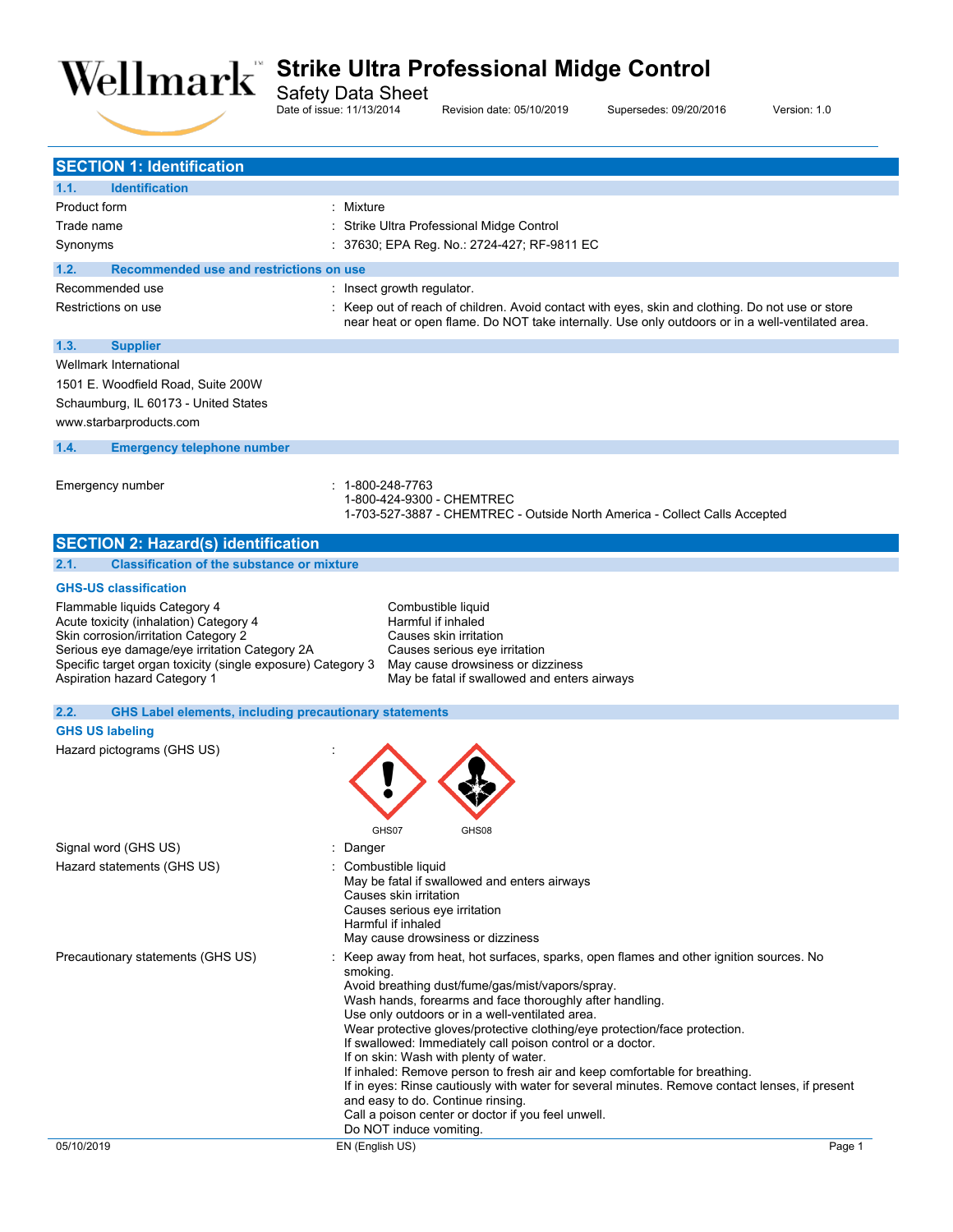Safety Data Sheet

|                                                                         | If skin irritation occurs: Get medical advice/attention.<br>If eye irritation persists: Get medical advice/attention.<br>Take off contaminated clothing and wash it before reuse.<br>In case of fire: Use water spray, CO2, foam, dry powder to extinguish.<br>Store in a well-ventilated place. Keep container tightly closed.<br>Keep cool.<br>Store locked up.<br>Dispose of contents/container to in accordance with local/regional/national/international<br>regulations. |                           |              |
|-------------------------------------------------------------------------|--------------------------------------------------------------------------------------------------------------------------------------------------------------------------------------------------------------------------------------------------------------------------------------------------------------------------------------------------------------------------------------------------------------------------------------------------------------------------------|---------------------------|--------------|
| Other hazards which do not result in classification<br>2.3.             |                                                                                                                                                                                                                                                                                                                                                                                                                                                                                |                           |              |
| Other hazards not contributing to the<br>classification                 | : Under United States Regulations (29 CFR 1910.1200 - Hazard Communication Standard), this<br>product is considered hazardous.                                                                                                                                                                                                                                                                                                                                                 |                           |              |
| 2.4.<br><b>Unknown acute toxicity (GHS US)</b>                          |                                                                                                                                                                                                                                                                                                                                                                                                                                                                                |                           |              |
| Not applicable                                                          |                                                                                                                                                                                                                                                                                                                                                                                                                                                                                |                           |              |
| <b>SECTION 3: Composition/Information on ingredients</b>                |                                                                                                                                                                                                                                                                                                                                                                                                                                                                                |                           |              |
| 3.1.<br><b>Substances</b>                                               |                                                                                                                                                                                                                                                                                                                                                                                                                                                                                |                           |              |
| Not applicable                                                          |                                                                                                                                                                                                                                                                                                                                                                                                                                                                                |                           |              |
| 3.2.<br><b>Mixtures</b>                                                 |                                                                                                                                                                                                                                                                                                                                                                                                                                                                                |                           |              |
| Name                                                                    |                                                                                                                                                                                                                                                                                                                                                                                                                                                                                | <b>Product identifier</b> | $\%$         |
| (s)-Methoprene Technical                                                |                                                                                                                                                                                                                                                                                                                                                                                                                                                                                | (CAS-No.) 65733-16-6      | 33.6         |
| Distillates (petroleum), hydrotreated light                             |                                                                                                                                                                                                                                                                                                                                                                                                                                                                                | (CAS-No.) 64742-47-8      | 48.26        |
| Butylated hydroxytoluene                                                |                                                                                                                                                                                                                                                                                                                                                                                                                                                                                | (CAS-No.) 128-37-0        | $\mathbf{1}$ |
| Other ingredients                                                       |                                                                                                                                                                                                                                                                                                                                                                                                                                                                                | (CAS-No.) N/A             | Balance      |
|                                                                         |                                                                                                                                                                                                                                                                                                                                                                                                                                                                                |                           |              |
| <b>SECTION 4: First-aid measures</b>                                    |                                                                                                                                                                                                                                                                                                                                                                                                                                                                                |                           |              |
| 4.1.<br><b>Description of first aid measures</b>                        |                                                                                                                                                                                                                                                                                                                                                                                                                                                                                |                           |              |
| First-aid measures after inhalation                                     | : IF INHALED: Remove person to fresh air and keep comfortable for breathing. Call a POISON<br>CENTER or doctor/physician if you feel unwell.                                                                                                                                                                                                                                                                                                                                   |                           |              |
| First-aid measures after skin contact                                   | : IF ON SKIN: Wash with plenty of soap and water. Take off contaminated clothing. If skin<br>irritation or rash occurs: Get medical advice/attention.                                                                                                                                                                                                                                                                                                                          |                           |              |
| First-aid measures after eye contact                                    | IF IN EYES: Rinse cautiously with water for several minutes. Remove contact lenses, if present<br>and easy to do. Continue rinsing. Call a physician immediately. If eye irritation persists: Get<br>medical advice and attention.                                                                                                                                                                                                                                             |                           |              |
| First-aid measures after ingestion                                      | IF SWALLOWED: Call a POISON CENTER or doctor/physician if you feel unwell. Rinse mouth.<br>Call a physician immediately. Do NOT induce vomiting unless directed to do so by medical<br>personnel.                                                                                                                                                                                                                                                                              |                           |              |
| 4.2.<br>Most important symptoms and effects (acute and delayed)         |                                                                                                                                                                                                                                                                                                                                                                                                                                                                                |                           |              |
| Symptoms/effects after inhalation                                       | : Harmful if inhaled. May cause drowsiness or dizziness.                                                                                                                                                                                                                                                                                                                                                                                                                       |                           |              |
| Symptoms/effects after skin contact                                     | Causes skin irritation.                                                                                                                                                                                                                                                                                                                                                                                                                                                        |                           |              |
| Symptoms/effects after eye contact                                      | : Causes serious eye irritation.                                                                                                                                                                                                                                                                                                                                                                                                                                               |                           |              |
| Symptoms/effects after ingestion                                        | : Aspiration Hazard - may be fatal if swallowed and enters airways.                                                                                                                                                                                                                                                                                                                                                                                                            |                           |              |
| 4.3.<br>Immediate medical attention and special treatment, if necessary |                                                                                                                                                                                                                                                                                                                                                                                                                                                                                |                           |              |
| Treat symptomatically.                                                  |                                                                                                                                                                                                                                                                                                                                                                                                                                                                                |                           |              |
| <b>SECTION 5: Fire-fighting measures</b>                                |                                                                                                                                                                                                                                                                                                                                                                                                                                                                                |                           |              |
| 5.1.<br>Suitable (and unsuitable) extinguishing media                   |                                                                                                                                                                                                                                                                                                                                                                                                                                                                                |                           |              |
| Suitable extinguishing media                                            | : Dry powder. Foam. Carbon dioxide. Water spray.                                                                                                                                                                                                                                                                                                                                                                                                                               |                           |              |
| 5.2.<br>Specific hazards arising from the chemical                      |                                                                                                                                                                                                                                                                                                                                                                                                                                                                                |                           |              |
| Fire hazard                                                             | : Combustible liquid. Containers may explode when heated.                                                                                                                                                                                                                                                                                                                                                                                                                      |                           |              |
| Reactivity                                                              | : The product is non-reactive under normal conditions of use, storage and transport.                                                                                                                                                                                                                                                                                                                                                                                           |                           |              |
| 5.3.<br>Special protective equipment and precautions for fire-fighters  |                                                                                                                                                                                                                                                                                                                                                                                                                                                                                |                           |              |
| Firefighting instructions                                               | : Do not allow fire fighting water to escape into waterways or sewers. Eliminate all ignition                                                                                                                                                                                                                                                                                                                                                                                  |                           |              |
|                                                                         | sources if safe to do so. Do not use direct stream of water. A direct stream of water may spread<br>fire. Ventilate closed spaces before entering. Do not breathe gas/fumes/vapor/spray. Stay<br>upwind.                                                                                                                                                                                                                                                                       |                           |              |

apparatus. Complete protective clothing.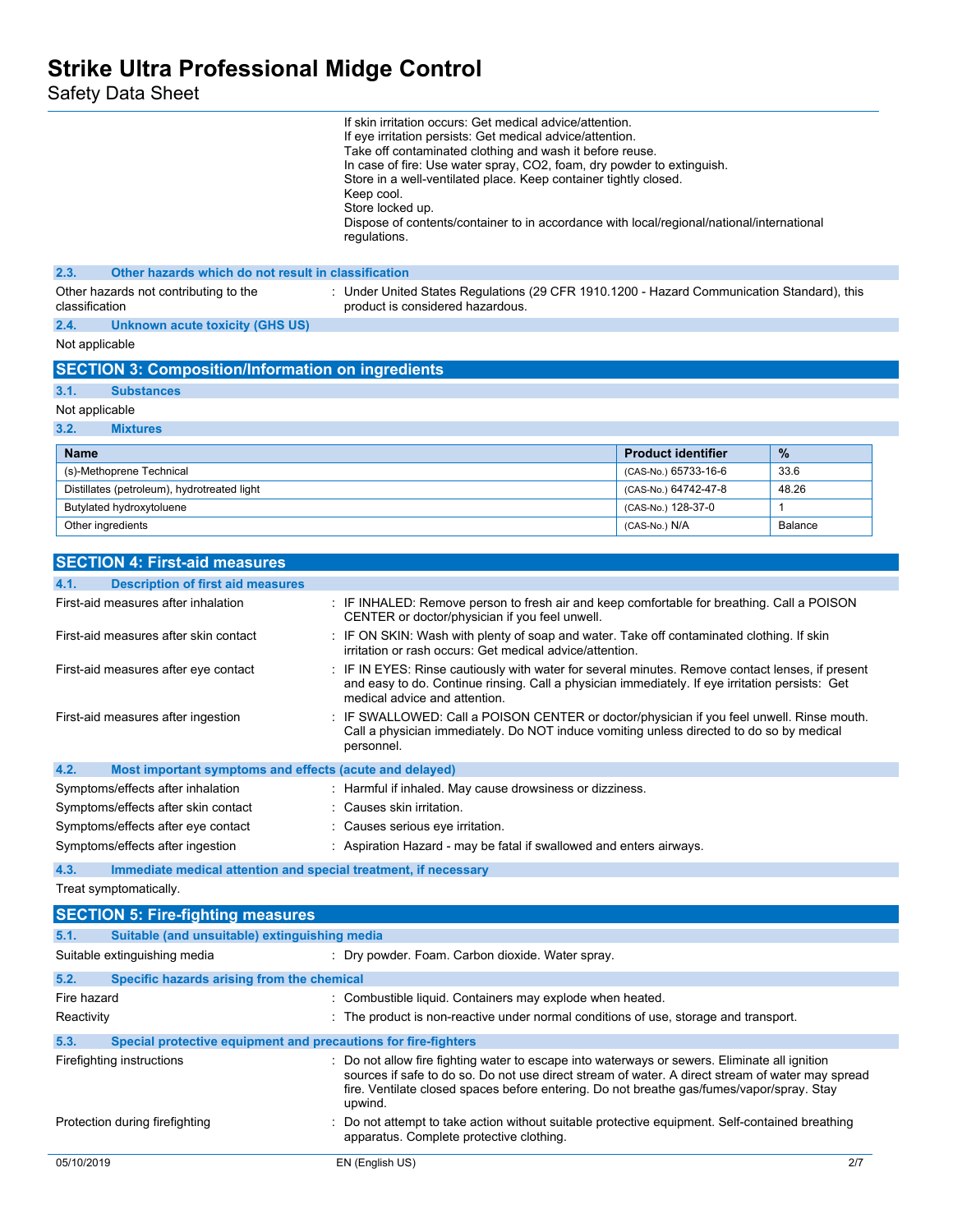Safety Data Sheet

| <b>SECTION 6: Accidental release measures</b>                               |                                                                                                                                                                                                                                                                                                                                                          |  |
|-----------------------------------------------------------------------------|----------------------------------------------------------------------------------------------------------------------------------------------------------------------------------------------------------------------------------------------------------------------------------------------------------------------------------------------------------|--|
| 6.1.<br>Personal precautions, protective equipment and emergency procedures |                                                                                                                                                                                                                                                                                                                                                          |  |
| 6.1.1.<br>For non-emergency personnel                                       |                                                                                                                                                                                                                                                                                                                                                          |  |
| Emergency procedures                                                        | : No open flames, no sparks, and no smoking. Only qualified personnel equipped with suitable<br>protective equipment may intervene. Avoid breathing dust/fume/gas/mist/vapors/spray.                                                                                                                                                                     |  |
| For emergency responders<br>6.1.2.                                          |                                                                                                                                                                                                                                                                                                                                                          |  |
| Protective equipment                                                        | : Do not attempt to take action without suitable protective equipment. For further information<br>refer to section 8: Exposure controls/personal protection.                                                                                                                                                                                             |  |
| Emergency procedures                                                        | ELIMINATE all ignition sources (no smoking, flares, sparks or flames in immediate area).<br>Evacuate unnecessary personnel. Stop leak if safe to do so. Ventilate area. Stay upwind. Wear<br>appropriate personal protective equipment, avoid direct contact.                                                                                            |  |
| 6.2.<br><b>Environmental precautions</b>                                    |                                                                                                                                                                                                                                                                                                                                                          |  |
| Avoid release to the environment.                                           |                                                                                                                                                                                                                                                                                                                                                          |  |
| 6.3.<br>Methods and material for containment and cleaning up                |                                                                                                                                                                                                                                                                                                                                                          |  |
| Methods for cleaning up                                                     | : Absorb spills with an inert material, clay granules or other inert absorbent material and put in<br>container for disposal. Wear appropriate personal protective equipment, avoid direct contact.                                                                                                                                                      |  |
| <b>SECTION 7: Handling and storage</b>                                      |                                                                                                                                                                                                                                                                                                                                                          |  |
| 7.1.<br><b>Precautions for safe handling</b>                                |                                                                                                                                                                                                                                                                                                                                                          |  |
| Precautions for safe handling                                               | Keep away from heat, hot surfaces, sparks, open flames and other ignition sources. No<br>smoking. Wear personal protective equipment. Do not handle until all safety precautions have<br>been read and understood. Use only outdoors or in a well-ventilated area. Avoid breathing<br>dust/fume/gas/mist/vapors/spray. Avoid contact with skin and eyes. |  |
| Hygiene measures                                                            | Separate working clothes from town clothes. Launder separately. Wash contaminated clothing<br>before reuse. Contaminated work clothing should not be allowed out of the workplace. Do not<br>eat, drink or smoke when using this product. Always wash hands after handling the product.                                                                  |  |
| Conditions for safe storage, including any incompatibilities<br>7.2.        |                                                                                                                                                                                                                                                                                                                                                          |  |
| Storage conditions                                                          | : Store in a well-ventilated place. Keep cool. Store locked up. Keep container tightly closed.<br>Keep from freezing. Protect from sunlight. Do not expose to temperatures exceeding 50 °C/122<br>°F.                                                                                                                                                    |  |
| Incompatible materials                                                      | : Heat, sparks, open flame. Strong oxidizers.                                                                                                                                                                                                                                                                                                            |  |

|         | <b>SECTION 8: Exposure controls/personal protection</b> |
|---------|---------------------------------------------------------|
|         |                                                         |
| $O$ $A$ | Control novembre                                        |

| 8.1. | <b>Control parameters</b> |
|------|---------------------------|
|      |                           |

| Butylated hydroxytoluene (128-37-0) |                               |                    |
|-------------------------------------|-------------------------------|--------------------|
| <b>ACGIH</b>                        | ACGH TWA (mg/m <sup>3</sup> ) | $2 \text{ mg/m}^3$ |
| <b>ACGIH</b>                        | Remark (ACGIH)                | URT irr            |

| 8.2. | Appropriate engineering controls |                                                                                                                                         |
|------|----------------------------------|-----------------------------------------------------------------------------------------------------------------------------------------|
|      |                                  |                                                                                                                                         |
|      | Appropriate engineering controls | : Adequate ventilation systems as needed to control concentrations of airborne contaminants<br>below applicable threshold limit values. |
|      | Environmental exposure controls  | : Avoid release to the environment.                                                                                                     |

**8.3. Individual protection measures/Personal protective equipment**

#### **Hand protection:**

Wear chemically resistant protective gloves.

#### **Eye protection:**

Chemical goggles or face shield

#### **Skin and body protection:**

It is recommended for handlers to wear appropriate clothing to prevent skin contact including long sleeves, long pants, socks and shoes.

#### **Respiratory protection:**

In case of insufficient ventilation, use NIOSH approved respiratory protection.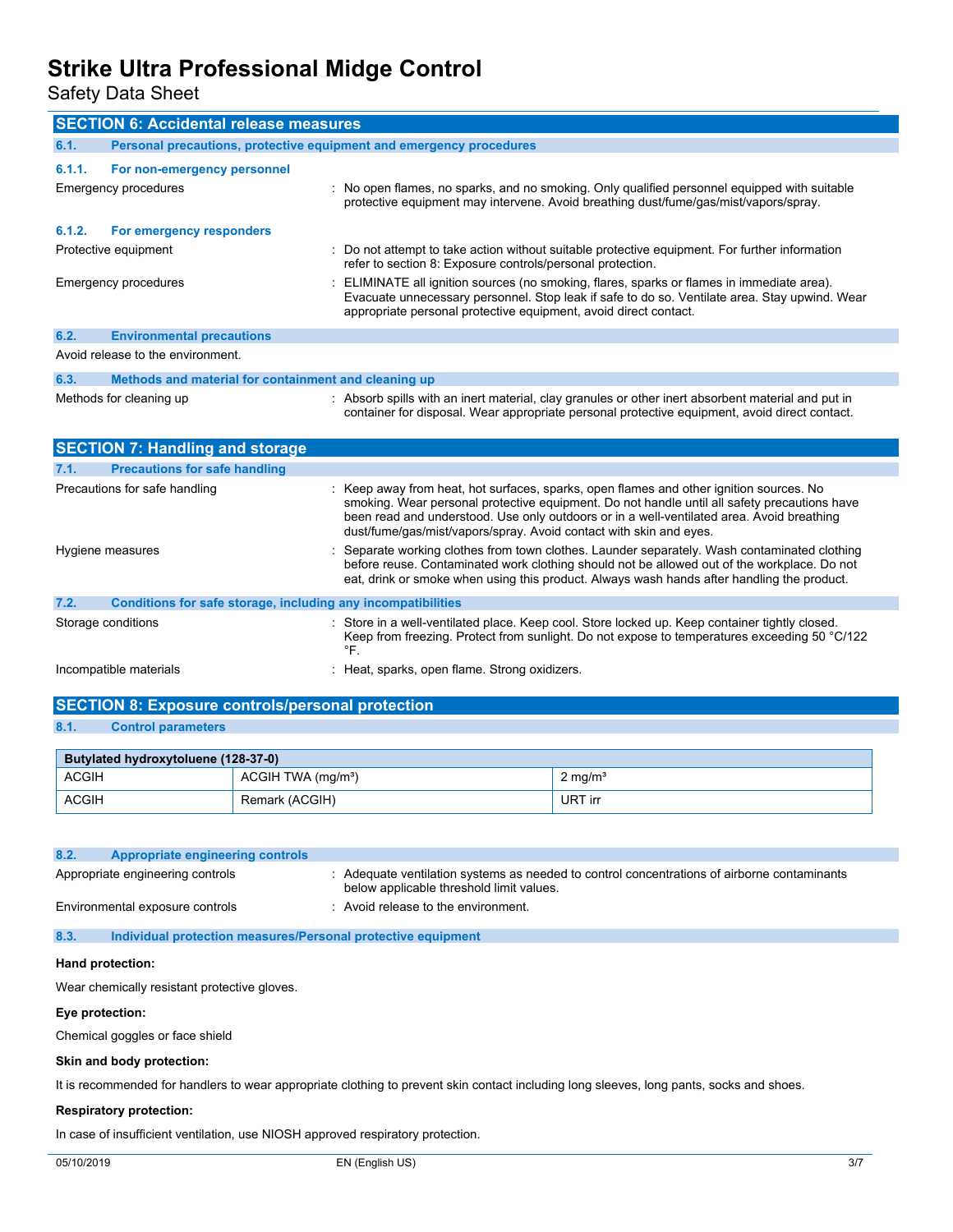Safety Data Sheet



**SECTION 9: Physical and chemical properties**

| <b>SECTION 5. Filipsical and chemical properties</b>          |                              |
|---------------------------------------------------------------|------------------------------|
| 9.1.<br>Information on basic physical and chemical properties |                              |
| Physical state                                                | Liquid<br>$\ddot{\cdot}$     |
| Appearance                                                    | Clear light amber liquid     |
| Color                                                         | Light amber                  |
| Odor                                                          | Chemical-like                |
| Odor threshold                                                | No data available            |
| рH                                                            | 6.69 @ 25 °C (77 °F)         |
| Melting point                                                 | Not applicable               |
| Freezing point                                                | No data available            |
| Boiling point                                                 | No data available            |
| Flash point                                                   | $> 88 °F$ ( $> 62.8 °C$ )    |
| Relative evaporation rate (butyl acetate=1)                   | No data available            |
| Flammability (solid, gas)                                     | Not applicable               |
| Vapor pressure                                                | No data available            |
| Relative vapor density at 20 °C                               | No data available            |
| Relative density                                              | 0.858                        |
| <b>Bulk density</b>                                           | $0.858$ g/cm <sup>3</sup>    |
| Solubility                                                    | Insoluble                    |
| Log Pow                                                       | No data available            |
| Auto-ignition temperature                                     | No data available            |
| Decomposition temperature                                     | No data available            |
| Viscosity, kinematic                                          | No data available            |
| Viscosity, dynamic                                            | 0.012 Pascal-sec (Pa.s, Pas) |
| <b>Explosion limits</b>                                       | No data available            |
| <b>Explosive properties</b>                                   | Not explosive                |
| Oxidizing properties                                          | Not applicable               |

#### **9.2. Other information**

No additional information available

### **SECTION 10: Stability and reactivity**

### **10.1. Reactivity**

The product is non-reactive under normal conditions of use, storage and transport.

## **10.2. Chemical stability**

Stable under normal conditions.

#### **10.3. Possibility of hazardous reactions**

No dangerous reactions known under normal conditions of use.

#### **10.4. Conditions to avoid**

Avoid contact with hot surfaces. Excessive heat > 110° F. Keep away from fire. No flames, no sparks. Eliminate all sources of ignition. Direct sunlight. Do not freeze.

### **10.5. Incompatible materials**

Strong oxidizing agents.

#### **10.6. Hazardous decomposition products**

Under normal conditions of storage and use, hazardous decomposition products should not be produced. May decompose upon heating to produce toxic vapors/gases.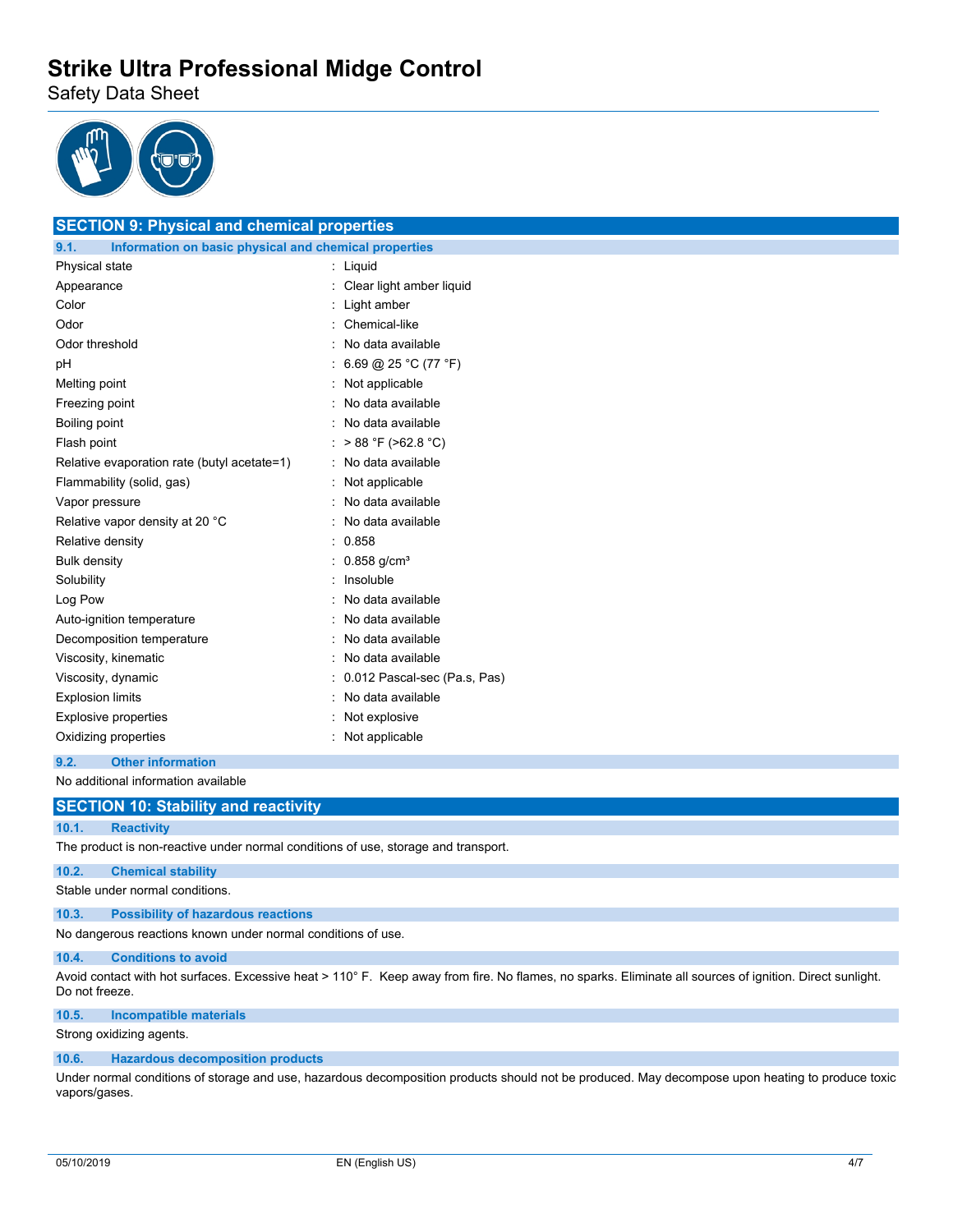Safety Data Sheet

## **SECTION 11: Toxicological information 11.1. Information on toxicological effects**

| <b>Strike Ultra Professional Midge Control</b> |                 |  |
|------------------------------------------------|-----------------|--|
| LD50 oral                                      | > 5100 mg/kg    |  |
| LD50 dermal rat                                | > 2100 mg/kg    |  |
| LC50 inhalation rat (mg/l)                     | > 2.009 mg/l/4h |  |

| <b>GHS-US Properties</b>                              | <b>Classification</b>                         |
|-------------------------------------------------------|-----------------------------------------------|
| Acute toxicity (oral)                                 | Not classified                                |
| Acute toxicity (dermal)                               | Not classified                                |
| Acute toxicity (inhalation)                           | Harmful if inhaled.                           |
| Skin corrosion/irritation                             | Causes skin irritation.                       |
| Serious eye damage/irritation                         | Causes serious eye irritation.                |
| Respiratory or skin sensitization                     | Not classified                                |
| Germ cells mutagen                                    | Not classified                                |
| Carcinogenicity                                       | Not classified                                |
| Reproductive toxicity                                 | Not classified                                |
| Specific target organ toxicant<br>(single exposure)   | May cause drowsiness or dizziness.            |
| Specific target organ toxicant<br>(repeated exposure) | Not classified                                |
| Aspiration hazard                                     | May be fatal if swallowed and enters airways. |

#### **Potential health effects**

| <b>Inhalation</b>           |                                                                                                                                                                                      |
|-----------------------------|--------------------------------------------------------------------------------------------------------------------------------------------------------------------------------------|
| Acute                       | : May cause drowsiness and dizziness. Harmful if inhaled.                                                                                                                            |
| <b>Skin</b>                 |                                                                                                                                                                                      |
| Acute                       | : Causes skin irritation.                                                                                                                                                            |
| Eye                         |                                                                                                                                                                                      |
| Acute                       | Causes serious eye irritation.                                                                                                                                                       |
| Ingestion                   |                                                                                                                                                                                      |
| Acute                       | : Aspiration hazard - small amounts of liquid aspirated into the lungs during ingestion or from vomiting may cause<br>chemical pneumonitis or pulmonary edema. Harmful if swallowed. |
| <b>Mutagenicity</b>         | $\therefore$ (s)-Methoprene has been tested and found negative for mutagenicity potential.                                                                                           |
| Carcinogenicity             | $\therefore$ (s)-Methoprene is not classified as a carcinogen by NTP, IARC or OSHA.                                                                                                  |
| <b>Reproductive Effects</b> | $\therefore$ (s)-Methoprene is not a reproductive toxin and does not cause birth defects.                                                                                            |

### **SECTION 12: Ecological information**

**12.1. Toxicity**

| (s)-Methoprene Technical (65733-16-6) |                                                |
|---------------------------------------|------------------------------------------------|
| LC50 Acute fish 1                     | 0.76 mg/l (Exposure time: 96h - Rainbow trout) |
| LC50 Acute fish 2                     | > 0.37 mg/l (Exposure time: 96h - Blue gill)   |
| LC50 Acute crustacea 1                | 0.11 mg/l (Exposure time: 96h - Mysid shrimp)  |
| LC50 Acute crustacea 2                | 0.36 mg/l (Exposure time: 48h - Daphnia magna) |
| NOEC Chronic fish 1                   | 0.048 mg/l (Fathead minnow)                    |
| NOEC Chronic crustacea 1              | 0.014 mg/l (Mysid shrimp)                      |

| 12.2.<br><b>Persistence and degradability</b> |                                                                                                                                                                                                                                |
|-----------------------------------------------|--------------------------------------------------------------------------------------------------------------------------------------------------------------------------------------------------------------------------------|
| (s)-Methoprene Technical (65733-16-6)         |                                                                                                                                                                                                                                |
| Persistence and degradability                 | (s)-Methoprene degrades rapidly in sunlight, both in water and on inert surfaces. The pesticide<br>also is metabolized rapidly in soil and does not leach. Thus, it should not persist in soil or<br>contaminate ground water. |

| 12.3. | <b>Bioaccumulative potential</b>    |
|-------|-------------------------------------|
|       | No additional information available |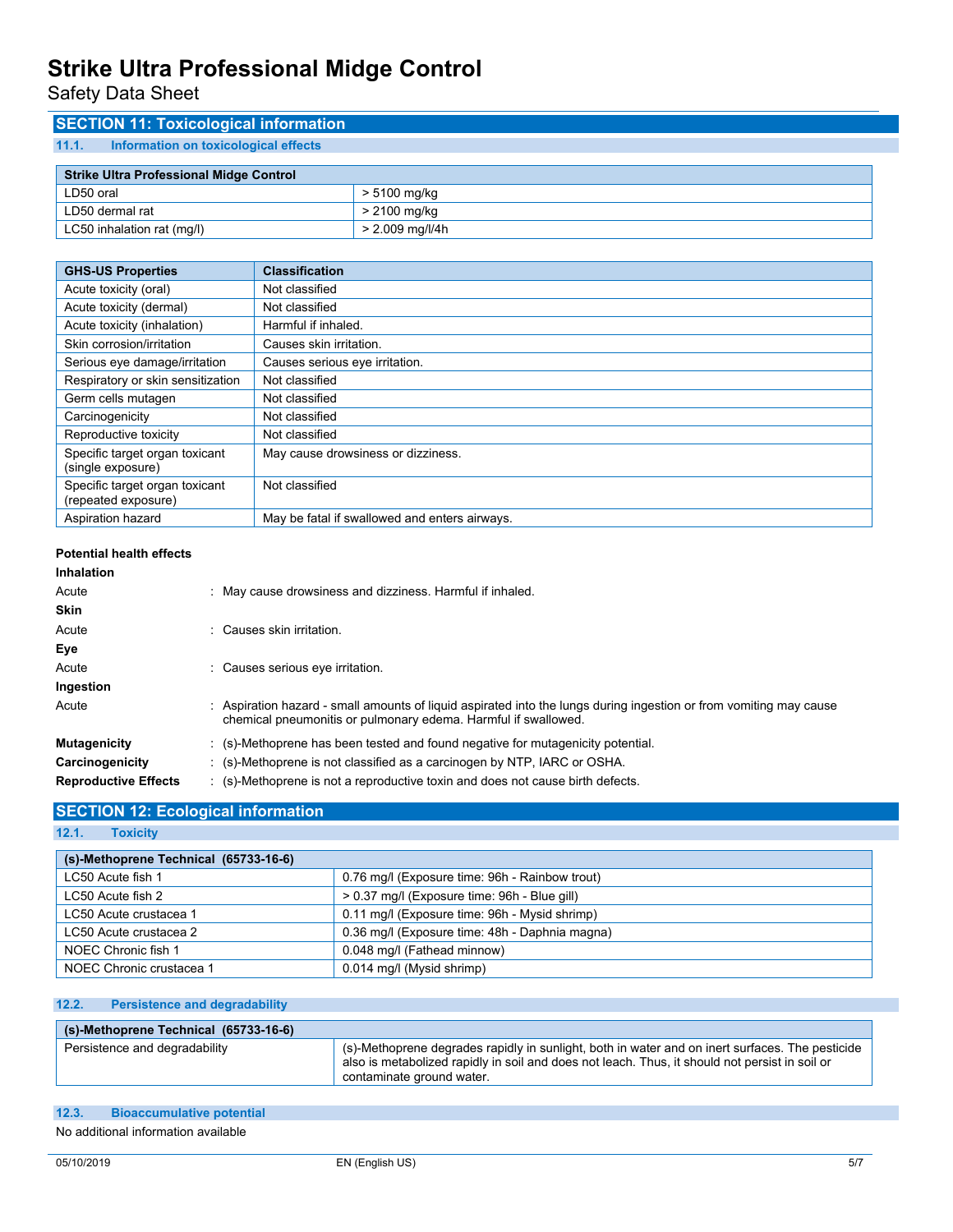Safety Data Sheet

| (s)-Methoprene Technical (65733-16-6) |                                                                                                 |
|---------------------------------------|-------------------------------------------------------------------------------------------------|
| Mobility in soil                      | Rapidly metabolized in soil under both aerobic and anaerobic conditions (half-life 10-14 days). |

**12.5. Other adverse effects**

No additional information available

## **SECTION 13: Disposal considerations**

**13.1. Disposal methods**

Product/Packaging disposal recommendations : Dispose of content and/or container in accordance with local, regional, national, and/or international regulations.

| <b>SECTION 14: Transport information</b> |                  |                                                                                                      |                                      |               |                              |  |
|------------------------------------------|------------------|------------------------------------------------------------------------------------------------------|--------------------------------------|---------------|------------------------------|--|
|                                          | <b>UN number</b> | <b>Proper Shipping Name</b>                                                                          | <b>Transport hazard</b><br>class(es) | Packing group | <b>Environmental hazards</b> |  |
| <b>DOT</b>                               | Not regulated    | Not regulated                                                                                        | Not regulated                        | Not regulated | Not applicable               |  |
| <b>IMDG</b>                              | UN3082           | Packaging greater than 5 L:<br>Environmentally Hazardous substance,<br>Liquid, N.O.S. (S-Methoprene) | 9                                    | Ш             | Marine pollutant             |  |
| <b>IATA</b>                              | UN3082           | Packaging greater than 5 L:<br>Environmentally Hazardous substance,<br>Liquid, N.O.S. (S-Methoprene) | 9                                    | Ш             | Acute aguatic toxicity       |  |

### **SECTION 15: Regulatory information**

### **15.1. US Federal regulations**

| Distillates (petroleum), hydrotreated light (64742-47-8)                                                                                                                                                                                                                                                                                                                                                                                                                                                                                          |                                                                                                                                                                                                                                                                                                                                                                                                                                                                                                                                                                                                                                                                                                                                                                                          |  |  |
|---------------------------------------------------------------------------------------------------------------------------------------------------------------------------------------------------------------------------------------------------------------------------------------------------------------------------------------------------------------------------------------------------------------------------------------------------------------------------------------------------------------------------------------------------|------------------------------------------------------------------------------------------------------------------------------------------------------------------------------------------------------------------------------------------------------------------------------------------------------------------------------------------------------------------------------------------------------------------------------------------------------------------------------------------------------------------------------------------------------------------------------------------------------------------------------------------------------------------------------------------------------------------------------------------------------------------------------------------|--|--|
| Listed on the United States TSCA (Toxic Substances Control Act) inventory                                                                                                                                                                                                                                                                                                                                                                                                                                                                         |                                                                                                                                                                                                                                                                                                                                                                                                                                                                                                                                                                                                                                                                                                                                                                                          |  |  |
| Butylated hydroxytoluene (128-37-0)                                                                                                                                                                                                                                                                                                                                                                                                                                                                                                               |                                                                                                                                                                                                                                                                                                                                                                                                                                                                                                                                                                                                                                                                                                                                                                                          |  |  |
| Listed on the United States TSCA (Toxic Substances Control Act) inventory                                                                                                                                                                                                                                                                                                                                                                                                                                                                         |                                                                                                                                                                                                                                                                                                                                                                                                                                                                                                                                                                                                                                                                                                                                                                                          |  |  |
| <b>FIFRA Labelling</b>                                                                                                                                                                                                                                                                                                                                                                                                                                                                                                                            |                                                                                                                                                                                                                                                                                                                                                                                                                                                                                                                                                                                                                                                                                                                                                                                          |  |  |
| <b>EPA Registration Number</b>                                                                                                                                                                                                                                                                                                                                                                                                                                                                                                                    | 2724-427                                                                                                                                                                                                                                                                                                                                                                                                                                                                                                                                                                                                                                                                                                                                                                                 |  |  |
| This chemical is a pesticide product registered by the United States Environmental Protection Agency and is subject to certain labeling<br>requirements under federal pesticide law. These requirements differ from the classification criteria and hazard information required for safety<br>data sheets (SDS), and for workplace labels of non-pesticide chemicals. The hazard information required on the pesticide label is reproduced<br>below. The pesticide label also includes other important information, including directions for use. |                                                                                                                                                                                                                                                                                                                                                                                                                                                                                                                                                                                                                                                                                                                                                                                          |  |  |
| FIFRA Signal word                                                                                                                                                                                                                                                                                                                                                                                                                                                                                                                                 | Caution                                                                                                                                                                                                                                                                                                                                                                                                                                                                                                                                                                                                                                                                                                                                                                                  |  |  |
| <b>FIFRA Precautionary Statement</b>                                                                                                                                                                                                                                                                                                                                                                                                                                                                                                              | KEEP OUT OF REACH OF CHILDREN.                                                                                                                                                                                                                                                                                                                                                                                                                                                                                                                                                                                                                                                                                                                                                           |  |  |
| FIFRA Hazards to Humans and Domestic<br>Animals                                                                                                                                                                                                                                                                                                                                                                                                                                                                                                   | Causes moderate eye irritation. Harmful if absorbed through skin. Avoid contact with eyes,<br>skin, or clothing. Wash thoroughly with soap and water after handling. Remove contaminated<br>clothing and wash clothing before reuse.                                                                                                                                                                                                                                                                                                                                                                                                                                                                                                                                                     |  |  |
| <b>FIFRA First Aid</b>                                                                                                                                                                                                                                                                                                                                                                                                                                                                                                                            | If in eyes: Hold eye open and rinse slowly and gently with water for 15-20 minutes. Remove<br>contact lenses, if present, after the first 5 minutes, then continue rinsing eyes. Call a poison<br>control center or doctor for treatment advice. If on skin: Take off contaminated clothing. Rinse<br>skin immediately with plenty of water for 15-20 minutes. Call a poison control center or doctor<br>for treatment advice. If swallowed: Immediately call a poison control center or doctor. Do not<br>induce vomiting unless told to do so by a poison control center or doctor. Do not give ANY<br>liquid to the person. Do not give anything by mouth to an unconscious person.<br>NOTE TO PHYSICIAN: Contains petroleum distillate - vomiting may cause aspiration<br>pneumonia. |  |  |

### **15.2. US State regulations**

No additional information available

| <b>SECTION 16: Other information</b> |                      |     |
|--------------------------------------|----------------------|-----|
| Date of issue                        | $: 13$ November 2014 |     |
| 05/10/2019                           | EN (English US)      | 6/7 |